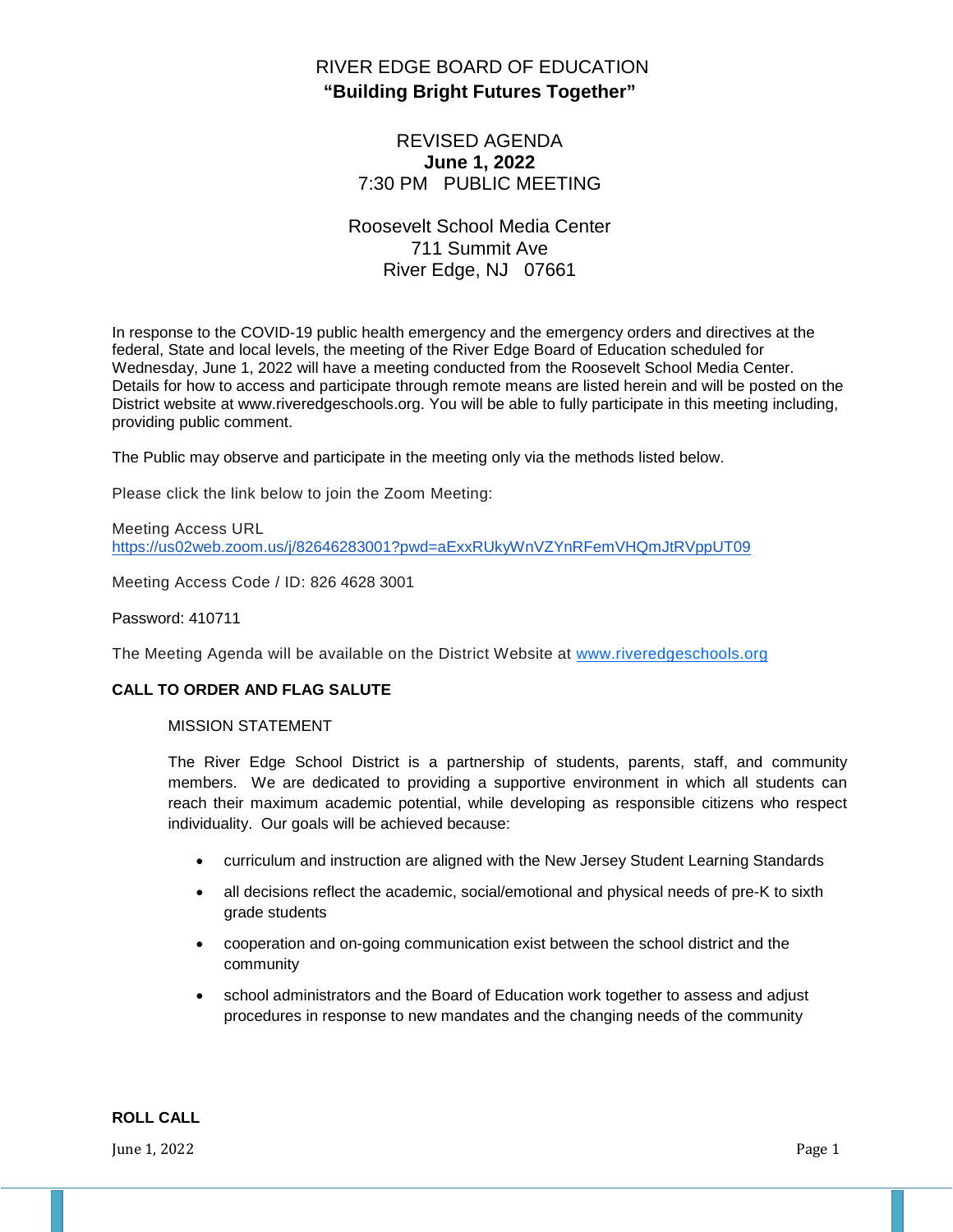#### **OPEN PUBLIC MEETINGS NOTICE**

Pursuant to the Open Public Meetings Act, notice of this meeting, its date, time and place have been delivered to the Post Office, the Municipal Building, Town News, The Record and posted on the District website, at least 48 hours prior to the time of this meeting.

#### **CLOSED SESSION** (When Necessary)

#### **SPECIAL/DISCUSSION ITEMS**

- A. Public Comment on Agenda Items
- B. Honor Retirees:

Mark Jentz Rosemary Kuruc Sheryl Lloyd Marlene Rhodes Victor Tee

- C. Reception for Retirees to take place in the Old Gym There will be a 10 minute ZOOM recess during this time.
- D. Demographic Study Presenters -

Richard S. Grip, Ed.D (Statistical Forecasting LLC) Joe Di Cara (DiCara and Rubino Architects)

#### **RESOLUTION TO RECOGNIZE OUR HONOREE**

**Honor Retiree Mark Jentz**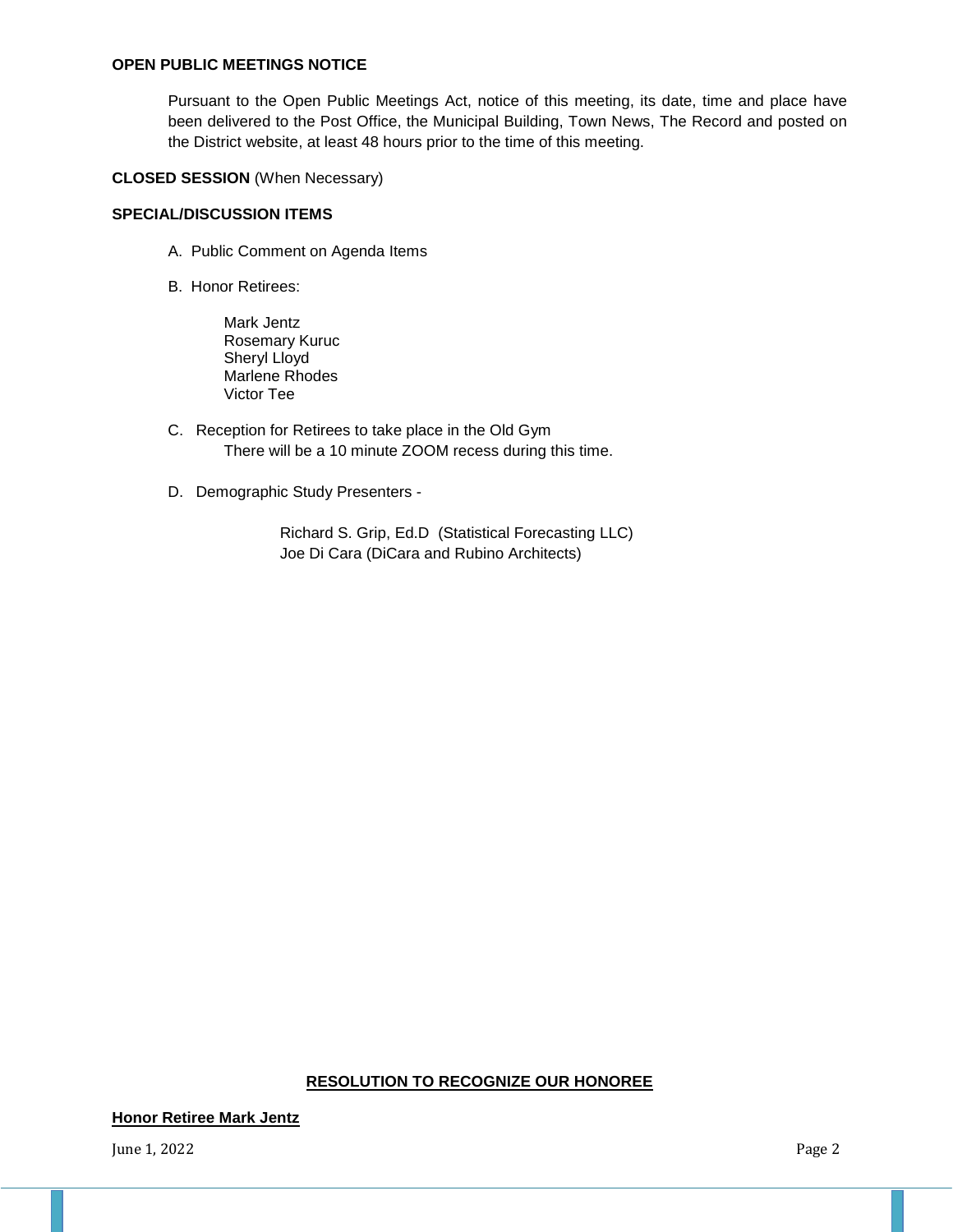*WHEREAS, Mark Jentz has announced his retirement after thirty-seven years of dedicated service to the River Edge Public Schools; and* 

*WHEREAS, his cheerfulness, sense of humor and work ethic contributed to a positive school culture for staff, students and their families; and* 

*WHEREAS, he continued to help maintain the building using his hands on approach; and* 

*WHEREAS, he led by example and showed his coworkers that the job of a school custodian matters to the students he serves; and* 

*WHEREAS, he supported the PTO and was always happy to move a table, do the heavy lifting and provide endless support for PTO sponsored events so they always ran smoothly; and* 

 *WHEREAS, he shared a special place in his heart for all of the children in River Edge and especially at Roosevelt School; and* 

*WHEREAS, his attention to detail and pride in his work allowed Roosevelt teachers, administrators, secretaries, paraprofessionals and support staff to do their job well knowing schools were clean, safe and well maintained; and* 

*WHEREAS, after his years of faithful service to the River Edge School District he wishes to retire, now therefore, be it* 

*RESOLVED, that the Board of Education of the Borough of River Edge on this First Day of June, Two Thousand Twenty Two, spread upon its Minutes this Resolution of Appreciation for his valued service, and* 

*BE IT FURTHER RESOLVED, that the River Edge community offers its best wishes to Mark Jentz for a long, happy, healthy, and productive retirement and its gratitude for his years of service to the District.*

### **RESOLUTION TO RECOGNIZE OUR HONOREE**

#### **Honor Retiree Rosemary Kuruc**

June 1, 2022  $P$ age 3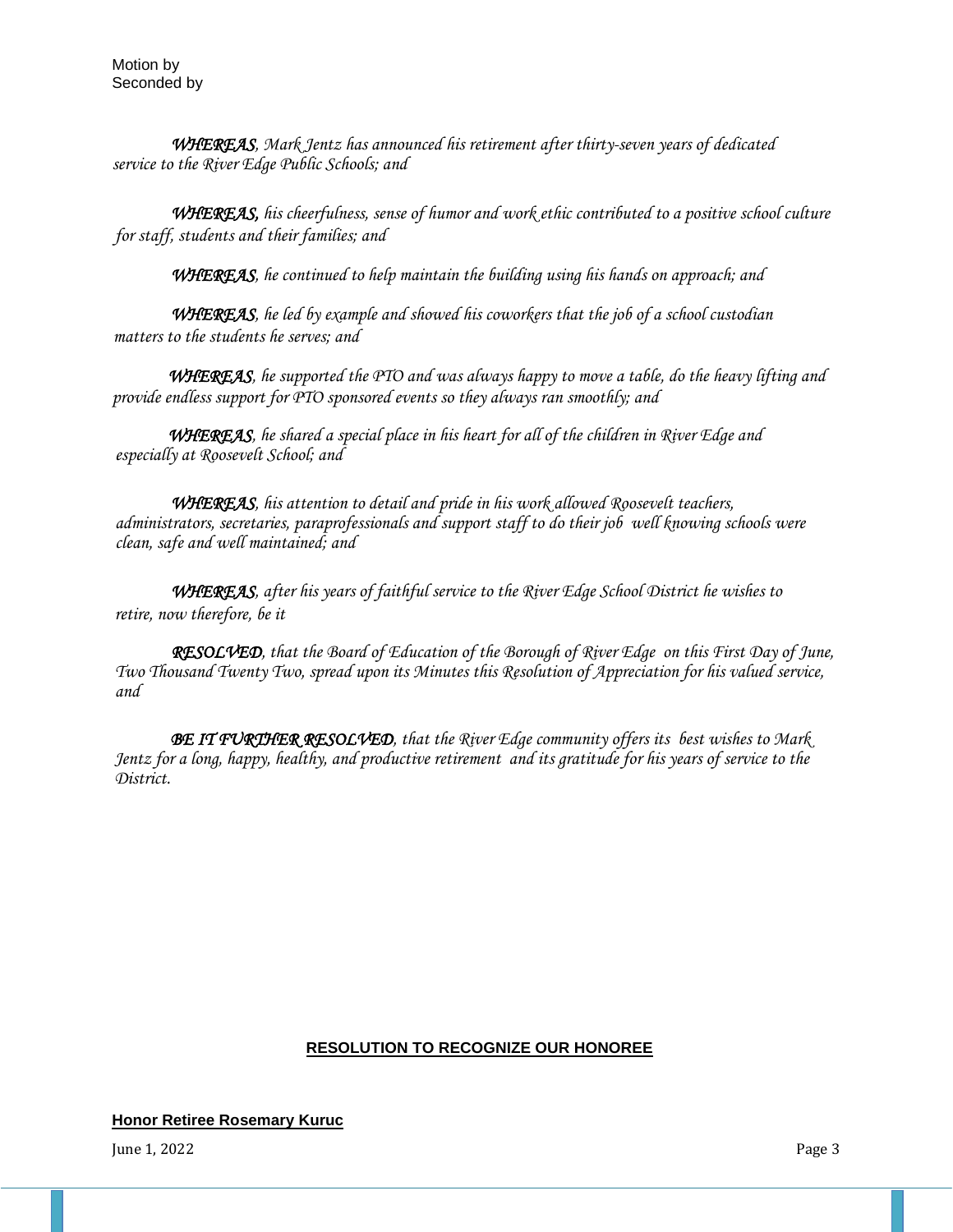*WHEREAS, Rosemary Kuruc has announced her retirement after nineteen years of dedicated service to education and the River Edge Public Schools; and*

 *WHEREAS, her thoughtful, caring and warm efforts, have embraced all students as the Supervisor of Special Education, passing through the halls of Roosevelt School, Cherry Hill and especially New Bridge Center, demonstrating her outstanding leadership and dedication; and*

 *WHEREAS, Rosemary Kuruc has shared her love and expertise of instruction, using her knowledge and innovation for the creation of the Building Bridges and Building Connections Program, especially in mainstreaming several children in the general education classes, creating life skills strategies, while scheduling field trips for all BB and BC students and bringing hands-on experiences such as Liberty Science, to her students and staff; and* 

 *WHEREAS, Rosemary Kuruc has been a leader, great administrative colleague, mentor, confidante, a member of the Region V Council for Special Education and the creator of the Social Emotional Learning PDIA for many students, working closely with her Child Study Team, and her secretary, Cheryl Maguire; and*

 *WHEREAS, her communication with River Edge families, positively impacted the accomplishments for those she has touched; collaborating with the I & RS Team, and the Pupil Assistance Counselors, helping to formulate the WIN ('What I Need') Period for students, implementing in-class support in Grades five and six, training paraprofessionals, and finding meaningful professional development for all; and*

 *WHEREAS, after her faithful service to River Edge schools, she wishes to retire; and*

 *NOW THEREFORE BE IT RESOLVED, that the Board of Education of the Borough of River Edge on this First Day of June, Two Thousand and Twenty Two, spread upon its Minutes this Resolution of Appreciation for his valued service, and*

 *BE IT FURTHER RESOLVED, that the River Edge community offers its best wishes to Rosemary Kuruc for a long, happy, healthy and productive retirement and its gratitude for her years of service to the school district.*

## **RESOLUTION TO RECOGNIZE OUR HONOREE**

## **Honor Retiree Marlene Rhodes**

Motion by Seconded by

June 1, 2022 Page 4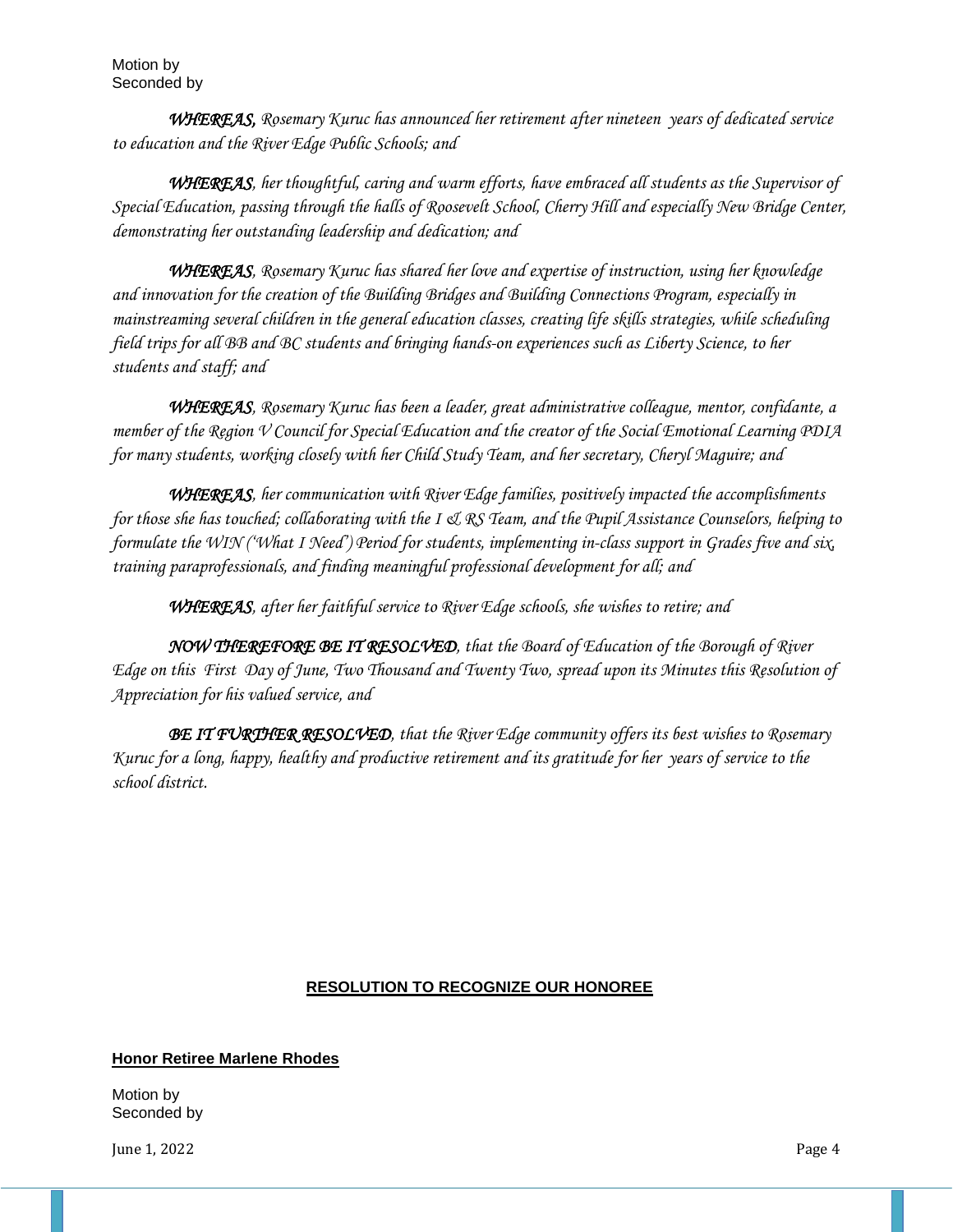*WHEREAS, Marlene Rhodes has announced her retirement after fifteen years of dedicated service to the River Edge Public Schools; and*

 *WHEREAS, her years of experience and knowledge of childhood development have enabled the River Edge District to provide exceptional service to our students and valuable support to parents and teachers, and* 

*WHEREAS, she has been an essential part of the Related Services Department and a valuable resource for the entire school community, and*

*WHEREAS, her dedication, expertise, wisdom, and compassionate manner will be remembered by those lives she has touched for years to come, and*

*WHEREAS, after her many years of faithful service to education and the River Edge community, she wishes to retire;*

*NOW THEREFORE, BE IT RESOLVED, that the Board of Education of the Borough of River Edge on this First Day of June, Two Thousand and Twenty Two, spread upon its minutes this Resolution of Appreciation for her valued service, and*

*BE IT FURTHER RESOLVED, that the River Edge community offers its best wishes to Marlene Rhodes for a long, happy, healthy and productive retirement and its gratitude for her years of service to the district.* 

### **RESOLUTION TO RECOGNIZE OUR HONOREE**

**Honor Retiree Victor Tee**

Motion by Seconded by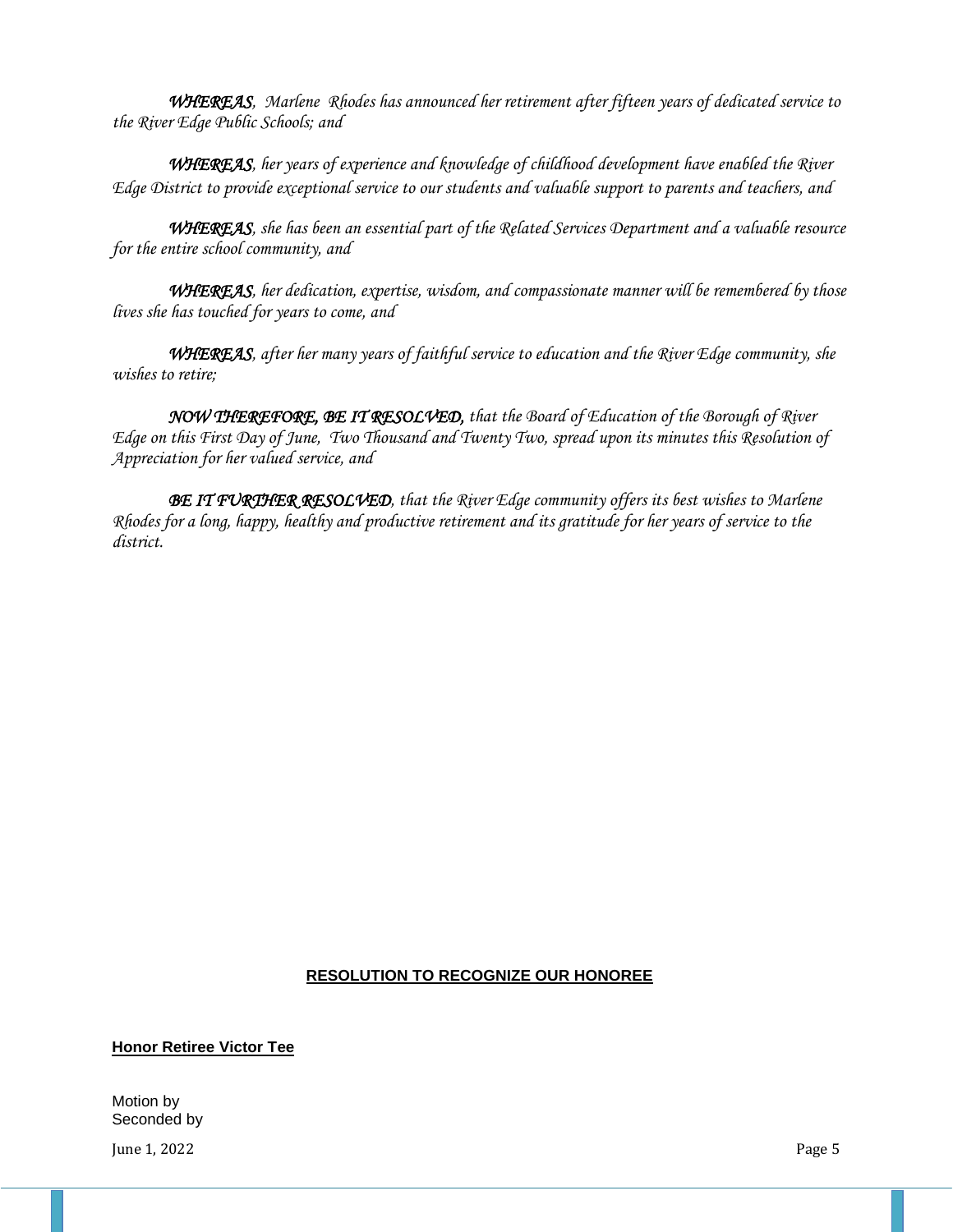*WHEREAS, Victor Tee has announced his retirement after twenty years of dedicated service to Technology education for the River Edge Public Schools; and*

 *WHEREAS, his vision for technology at Roosevelt, Cherry Hill and New Bridge Center involved the collaboration of technology coaches, technicians, teachers, administrators, families and his skill using technology applications ranging from PreK-6 grade curriculum: and* 

 *WHEREAS, his expertise provided technical assistance and provided on-site technological consultation to our schools and departments on the instructional and administrative uses of several devices, tablets, a multitude of peripherals and their related hardware and software; and* 

 *WHEREAS, Victor Tee has been an intrical part of PARCC, NJSLA, WIDA and DLM assessments throughout his years in River Edge and a member on the District Technology Committee and the Technology Task Force work; and*

*WHEREAS, his knowledge of First Class, Google Administration, Business Office Applications, district copiers, cameras, phones, network, and troubleshooting has been essential; and* 

 *WHEREAS, after his faithful service to River Edge schools, he wishes to retire; and*

 *NOW THEREFORE BE IT RESOLVED, that the Board of Education of the Borough of River Edge on this First Day of June, Two Thousand and Twenty Two, spread upon its Minutes this Resolution of Appreciation for his valued service, and*

 *BE IT FURTHER RESOLVED, that the River Edge community offers its best wishes to Victor Tee for healthy and productive retirement and its gratitude for his years of service to the school district.*

#### **REPORTS**

- 1. SUPERINTENDENT
- 2. PRINCIPAL
- 3. BOARD SECRETARY
- 4. PRESIDENT
- 5. COMMITTEES

#### **MOTIONS TO BE ACTED UPON**

June 1, 2022 Page 6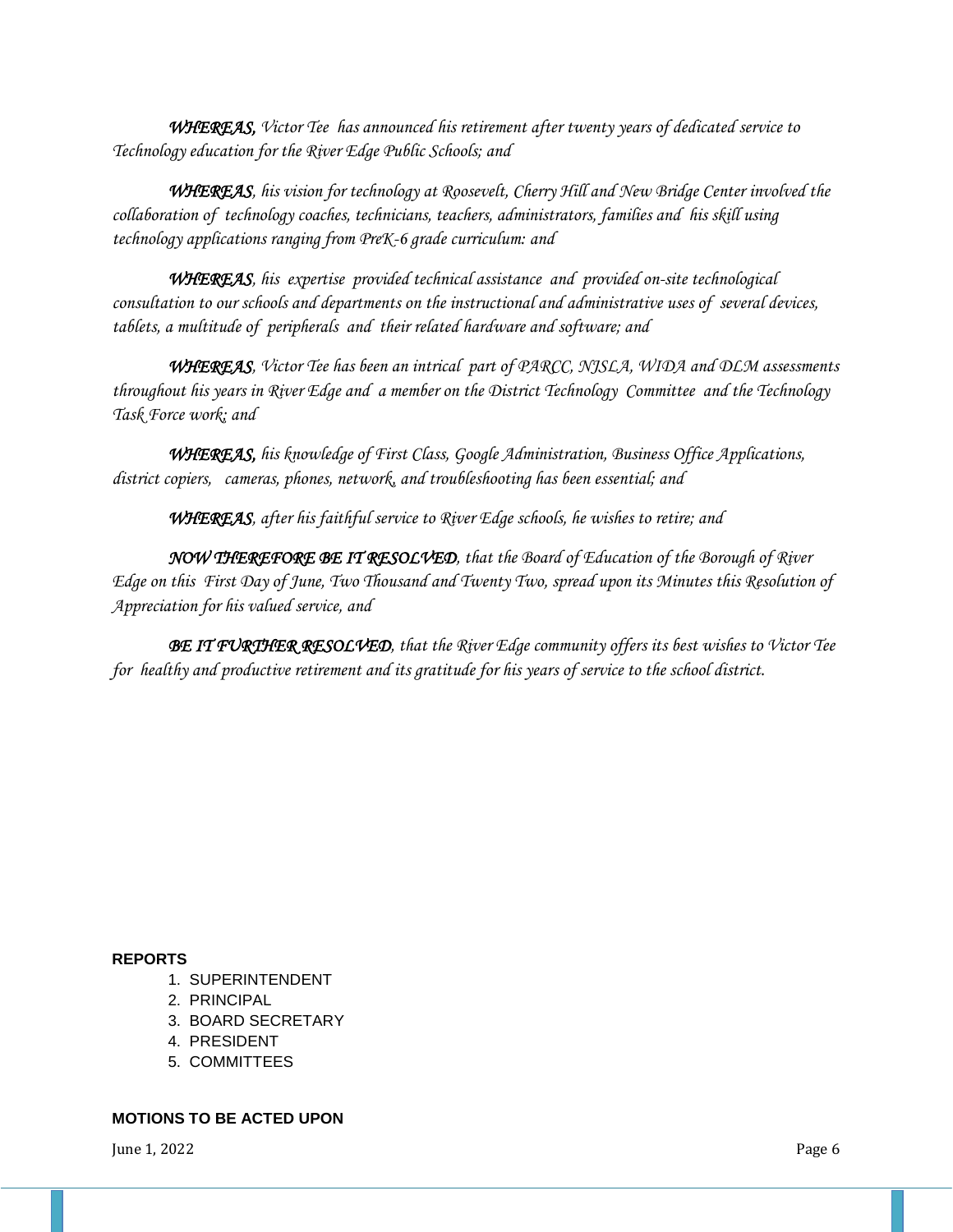### **A. ADMINISTRATION/POLICY**

- 1. That the Board of Education approve the Minutes and Confidential Minutes of May 4, 2022. (Addendum)
- 2. That the Board of Education, with the recommendation of the Superintendent, approve the HIB (Harassment, Intimidation and Bullying) District and School Grade Report for the period July 1, 2020 to June 30, 2021. (Addendum)
- 3. That the Board of Education, with the recommendation of the Superintendent, approve the following workshops, as noted, with all hotel, meals and travel reimbursed at the statutory rates per NJ OMB Guidelines:

| Name/Title          | Conference                             | <b>Registration Fee</b> |
|---------------------|----------------------------------------|-------------------------|
| Cathy Danahy        | Summer Inclusion Leadership Conference | \$0                     |
| Superintendent      | Kenilworth, NJ                         |                         |
|                     | June 28, 2022                          |                         |
| Dr. Evan Jaffe      | Summer Inclusion Leadership Conference | \$0                     |
| Director of Special | Kenilworth, NJ                         |                         |
| <b>Services</b>     | June 28, 2022                          |                         |
| Louise Napolitano   | <b>NJASBO Conference</b>               | \$275.00                |
| <b>Business</b>     | Atlantic City, NJ                      |                         |
| Administrator       | June 7 - June 10, 2022                 |                         |

5. That the Board of Education approve the following class trip(s): (Addendum)

| School                    | Grade | <b>Destination</b>                  | <b>Cost To District</b> |
|---------------------------|-------|-------------------------------------|-------------------------|
| <b>Cherry Hill School</b> |       | River Edge Public Library           |                         |
| Roosevelt School          |       | <b>River Edge Police Department</b> |                         |
| Roosevelt School          |       | River Edge Public Library           |                         |
| Roosevelt School          |       | River Edge Public Library           |                         |

6. That the Board of Education approve the completion of the following emergency drills:

| School                    | <b>Dates</b>                                       |
|---------------------------|----------------------------------------------------|
| <b>Cherry Hill School</b> | 5/25/2022 Evacuation Drill<br>5/31/2022 Fire Drill |
| Roosevelt School          | 5/20/2022 Fire Drill<br>5/26/2022 Evacuation Drill |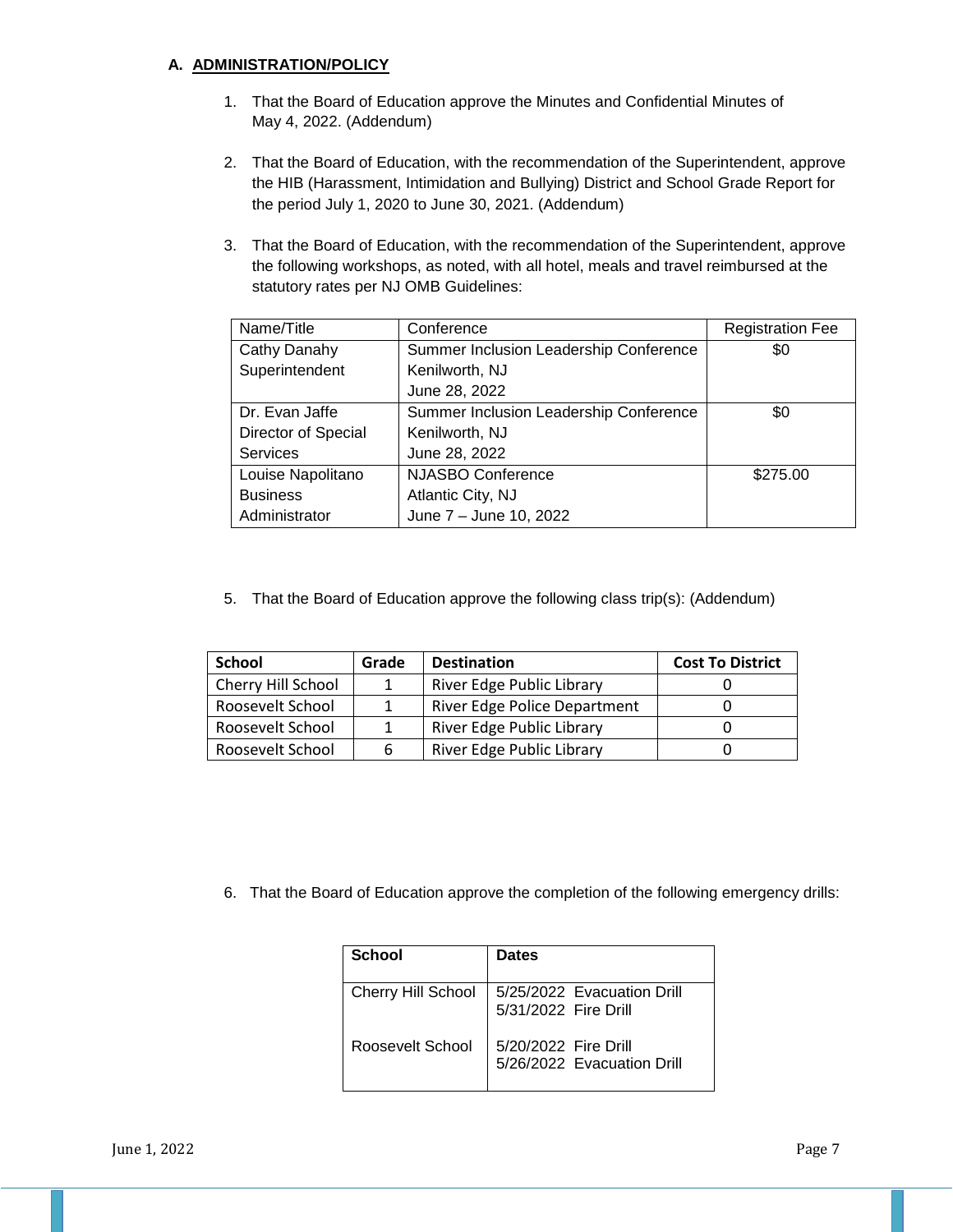- 7. That the Board of Education approve discarding unused textbooks as per the attached (Addendum)
- 8. That the Board of Education approve the following District Goals for the 2022-2023 School year.

## **Goal #1**

By June of 2023, the district will have a comprehensive technology plan that includes a solution for increased connectivity and that recommends a new staff and student device so that we can improve educational technology, instructional practices and ensure an equitable distribution of technological resources.

### **[Goal #2](https://drive.google.com/drive/folders/16-obT4l76SHK1je7SzOhRf0rzgIXzbiP?usp=sharing)**

By June of 2023 the district will ensure all facilities and school security procedures including cybersecurity, physical school building environments, school grounds and instructional spaces provide an optimal learning environment for all students. .

## **[Goal #3:](https://drive.google.com/drive/folders/1-3gL3l-psZJiPPX2oCP_d4ACCu8ZfOwZ?usp=sharing)**

By June of 2024 provide enrichment educational opportunities for all students and for students who are identified as academically exceptional. Establish a plan to reform our current approaches, programs, and practices based on a needs assessment.

**Motion by: \_\_\_\_\_\_\_\_\_\_\_\_\_\_\_\_\_\_\_\_ Seconded by: \_\_\_\_\_\_\_\_\_\_\_\_\_\_\_\_\_\_\_\_**

- **B. CURRICULUM/EDUCATION** None
- **C. BUILDINGS & GROUNDS** None

### **D. FINANCE/GRANTS/GIFTS**

- 1. That the Board of Education approve the refusal of funds for American Rescue Plan Homeless Children and Youth Application for Fiscal Year 2022 (ARP-HCYII) in the amount of \$1,263.
- 2. **WHEREAS**, the River Edge Board of Education advertised for bids for a project that

included Boiler Replacement at Cherry Hill Elementary School and Roosevelt

Elementary School ("Project"); and

**WHEREAS**, on May 26, 2022, the Board received one bid for the Project; and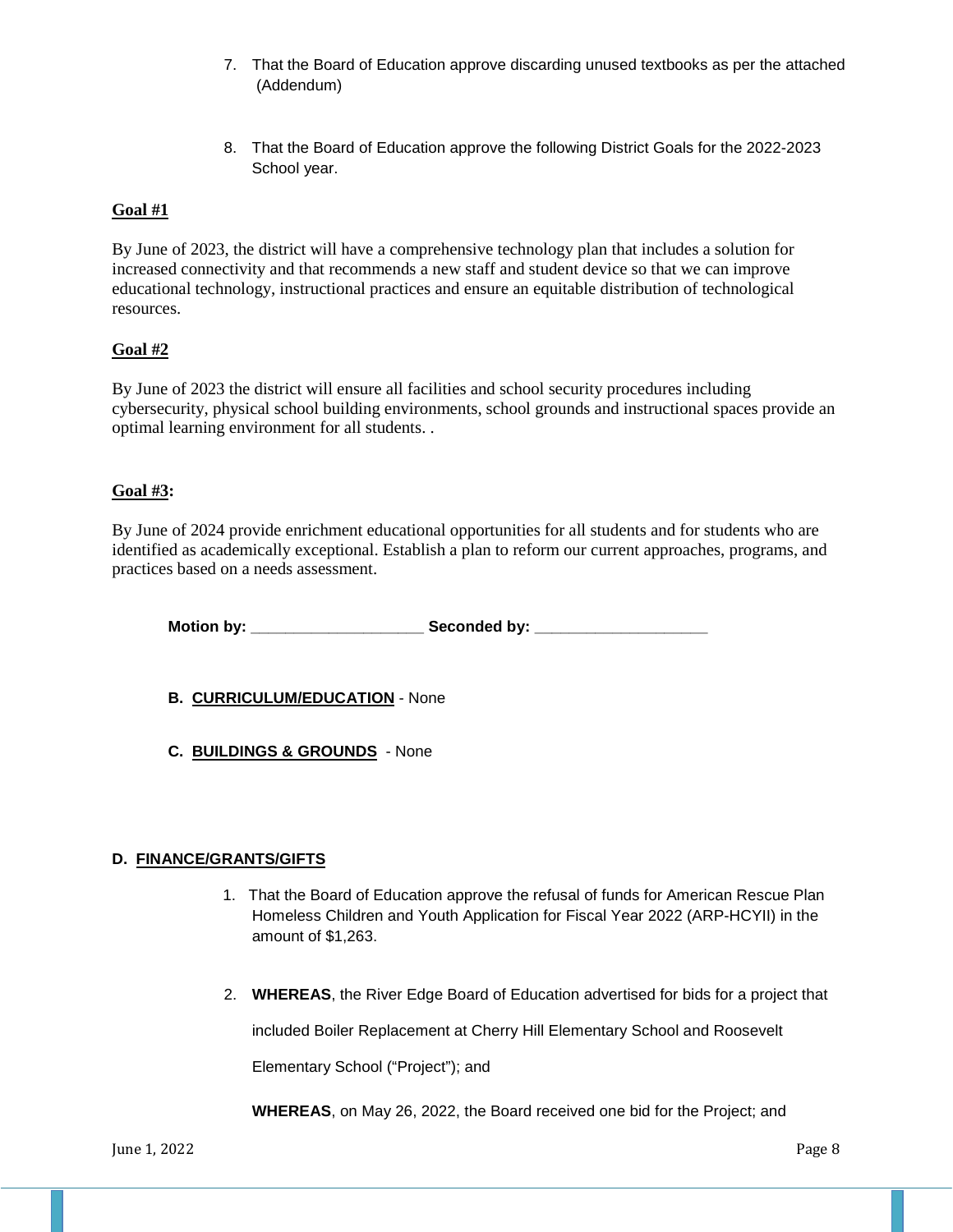**WHEREAS**, the base bid submitted for the Project by C.J. Vanderbeck & Son in the amount of \$1,600,000 which is substantially in excess of the cost estimates prepared by the Architect for the Project; and

**NOW, THEREFORE, BE IT RESOLVED**, that the Board hereby rejects the bid

received for the Project pursuant to N.J.S.A. 18A:18A-22(a), as the bid substantially

exceeds the cost estimate and, as such, are unreasonable as to price on the basis of

the Architect's cost estimate prepared on behalf of the Board.

**BE IT FURTHER RESOLVED** that the Board Secretary/Business Administrator is hereby authorized to re-advertise the Project, in the best interests of the School District.

**Motion by: \_\_\_\_\_\_\_\_\_\_\_\_\_\_\_\_\_\_\_\_ Seconded by: \_\_\_\_\_\_\_\_\_\_\_\_\_\_\_\_\_\_\_\_**

## **E. PERSONNEL**

- 1. That the Board of Education, with the recommendation of the Superintendent, approve Michael Masangcay, as Technology Technician and Website Manager, beginning July 1, 2022 through June 30, 2023, at a salary on file in the Board Office.
- 2. That the Board of Education, with the recommendation of the Superintendent, approve Chelsea Wallschleger, ABA Aide, beginning September 1, 2022 through June 30, 2023, BA Step E.
- 3. That the Board of Education, with the recommendation of the Superintendent, approve Diana Maurice, Teacher, beginning September 1, 2022 through June 30, 2023, BA Step 6.
- 4. That the Board of Education, with the recommendation of the Superintendent, approve Kelly Seidler, School Psychologist, beginning September 1, 2022 through June 30, 2023, MA 30, Step 1.
- 5. That the Board of Education, with the recommendation of the Superintendent, approve Elena Kim, leave replacement Teacher, beginning September 1, 2022 through June 30, 2023, MA Step 2.
- \*6.That the Board of Education, with the recommendation of the Superintendent, approve Laura Rinaldi, Learning Disabilities Teacher Consultant, beginning July 1, 2022 through June 30, 2023, MA+30, Step 16.
- 7. That the Board of Education, accepts with regret, the resignation of Leeann Cameron, Mental Health Clinician, effective June 30, 2022.
- 8. That the Board of Education, with the recommendation of the Superintendent, approve a leave of absence without pay for employee #011851, whose name is on file in the Board Office, to commence on August 1, 2022 through August 31, 2022.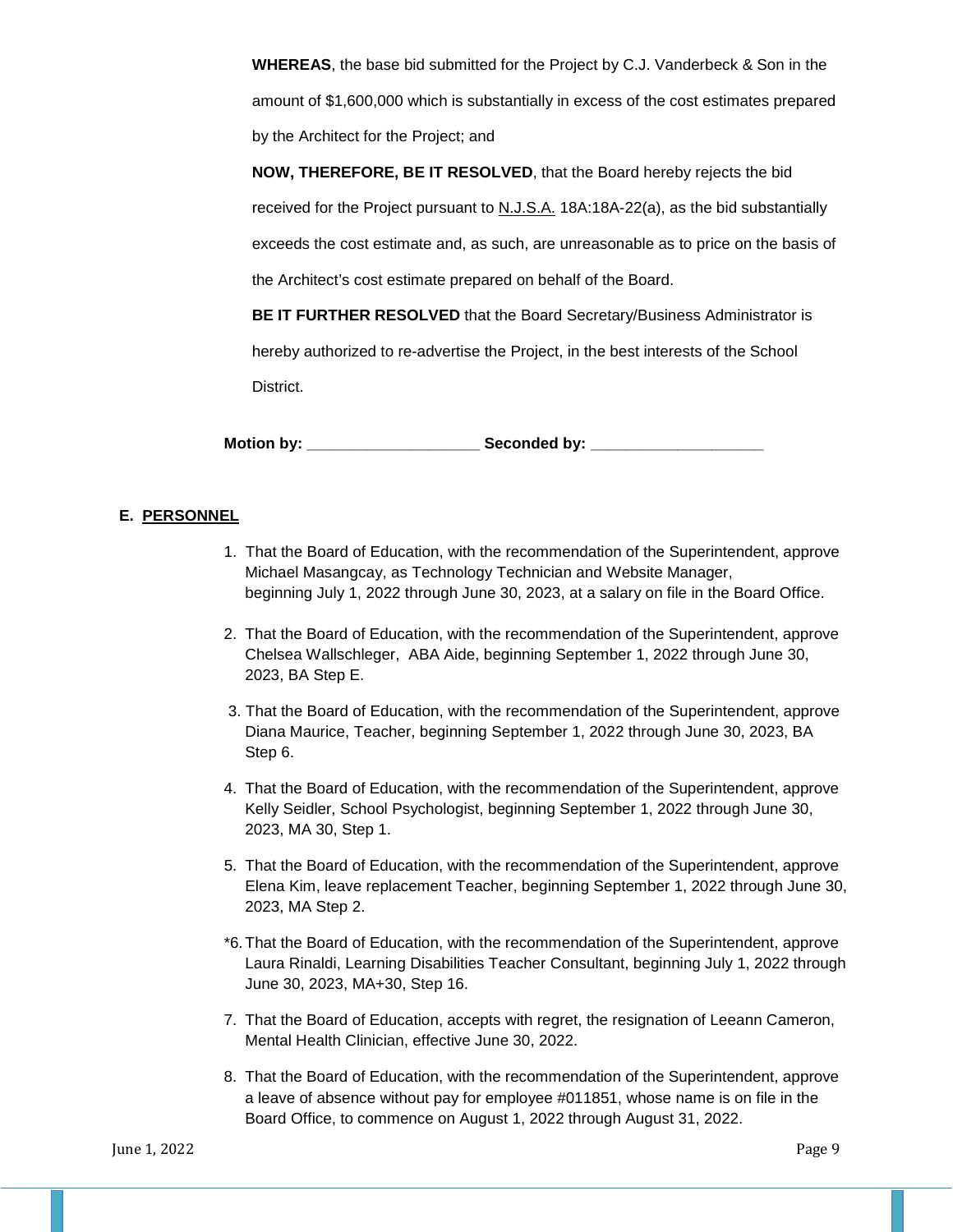- 9. That the Board of Education, with the recommendation of the Superintendent, approve the employment of Tenured Staff in the REEA for the 2022-2023 school year as per the list on file in the District Office.
- \*10. That the Board of Education, with the recommendation of the Superintendent, approve the employment of Tenured Administrators and Supervisors in the REASA for the 2022-2023 school year.

Denise Heitman Michael Henzel \*Rosemary Kuruc Nevin Werner

- 11. That the Board of Education approve the 2022-2023 School Year salaries of the non-represented employees. (Addendum)
- 12. That the Board of Education approve the salary guide for part-time/hourly Employee Salary Schedule for the 2022-2023 school year. (Addendum)
- 13. That the Board of Education approve the salary guide for ABA Aides 2022-2023 school year. (Addendum)
- \*14. That the Board of Education, with the recommendation of the Superintendent, approve the employment of ABA Aides for the Building Bridges and Building Connections Extended School Year Program, from July 5, 2022 to July 29, 2022, 8:00 AM to 1:00 PM.

Francisco Benitez **Megan Lai Chen** Jane Gonzalez **Mary Bastable** Kathleen Lawler Sandy Ofshinsky Thelexiopi Lekkas Amanda Deluca Wendy Manning<br>Lisa Spinetti Laura Yphantides Helen Belits **Chris Watson** Cathy Nyan<br>
Cathy Nyan **Tammy Valentine**<br>
Cathy Alexandria Blackw Alexandria Blackwell Amanda Sanzari **Amanda Sanzari Amanda Sanzari Amanda** Justin Centro<br>Debbie Falla Jarae Satterfield Adam Grosso **Lisa Benitez** Nicolette Ferrigno<br>
Michele Campos<br>
Nichele Campos<br>
Deanna Rhonda Copozzi Michele Campos Julie Fitzpatrick \*Diana Maurice Ozen Akdemir Sarah Brading

\*15.The following instructional aides for the Summer Resource Center Program from June 27 - to July 22, 2022\*, 4 hours per day at their contractual rate:

| Name             | <b>Hours</b>                           |
|------------------|----------------------------------------|
| Julia D'Antonio  | $8:30 - 12:30$                         |
| Jacob Palamattom | 8:30 - 12:30 (Region v/Delta T employ) |

16. The following instructional aides for the Extended School Year Preschool Program, from July 5 – July 29, 2022 at their contractual rate.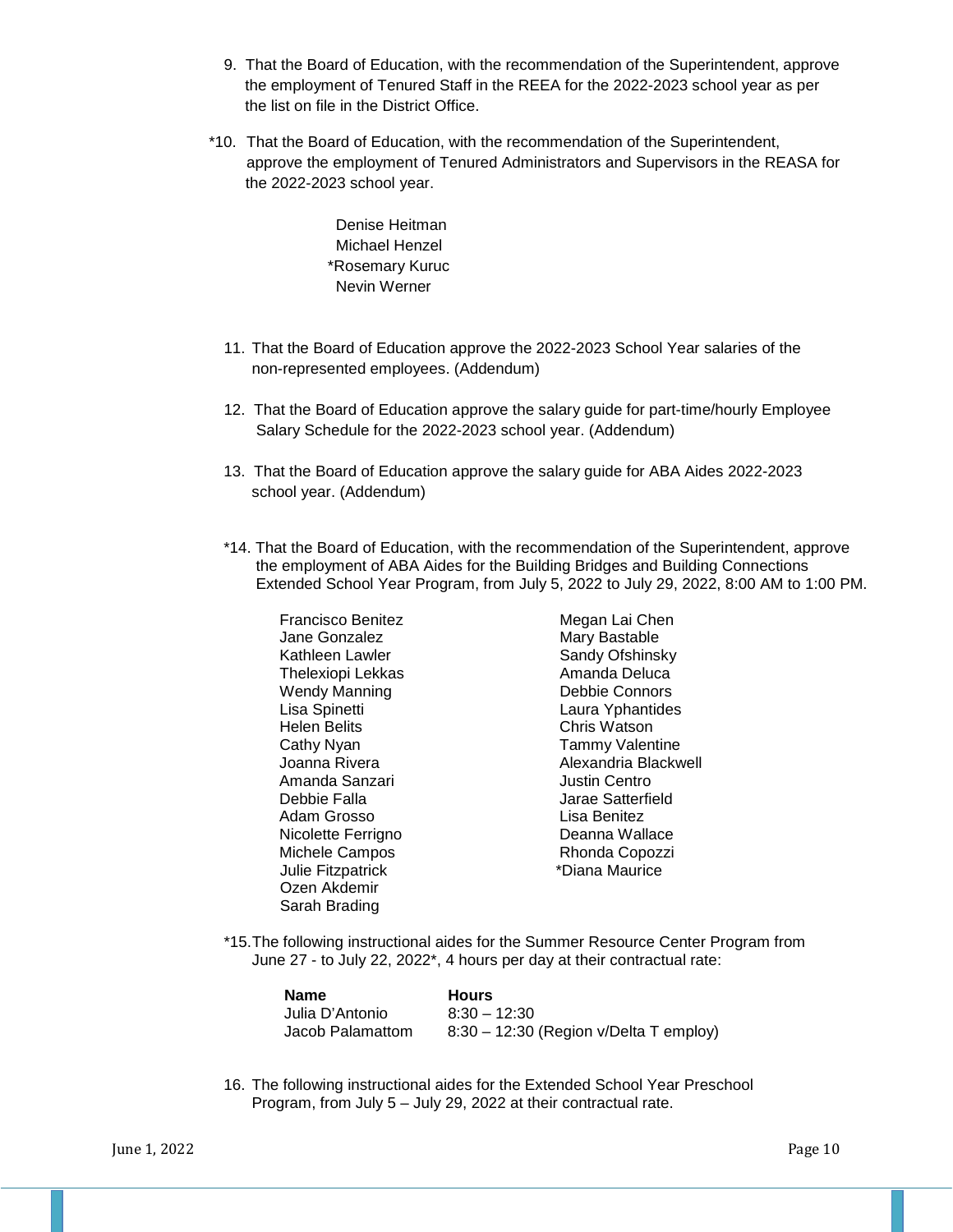**Name Hours**<br>Donna Meyers 8:30 – 12:30 Donna Meyers Patty Rodriguez 8:30 - 12:30

17. Teachers at their contractual hourly rate for the Summer Resource Center Program, June 27 – July 22, 2022, 8:30 – 12:30 (4 hrs per day 5 days per week)

**Name** Jessica Barbo Noy Sapir Abby Burns-Paterson Kelly McCabe Reem Halabi

Gina Duprey Speech Services 8:30 – 12:30 (4hrs per day up to 3 days per week)

July 5 – July 29, 2022 ESY BC/BB Program Laura Linder  $8:30 - 12:30$  (4 hrs per day up to 4 days per week)

\*18.That the Board of Education, with the recommendation of the Superintendent, approve Child Study Team staff for summer hours beginning July 1, 2022 to August 31, 2022 up to 10 days for Child Study Team Meetings and Evaluations at their contractual rate:

**Name** Abby Burns-Paterson Susan Cole Kellie McClain \*Laura Rinaldi

- 19. That the Board of Education, with the recommendation of the Superintendent, approve Cheryl Maguire, Child Study Team Secretary, at her hourly rate not to exceed \$5,000.00, from July 1, 2022 to August 31, 2022
- 20. That the Board of Education post-approve the following Aide for Cycle IV (SEL) of the Post Dismissal Instruction Academy for the 2021-2022 school year, as per contract:

### **Roosevelt School** Eugenia Taveras

 21. That the Board of Education, with the recommendation of the Superintendent, approve the following school nurses for 10 hours of summer work in preparation of student health records and paperwork, for the 2022-2023 school year, at an hourly rate of \$50 per hour:

> Sabrina Johnston Tara Vernieri Shauntea Weaver

22. That the Board of Education, with the recommendation of the Superintendent, approve a Maternity/Disability leave of absence for Employee #009296, whose name is on file in the Board Office, to commence on or about November 14, 2022 through December 23, 2022, followed by a Federal/State Family leave of absence to commence on or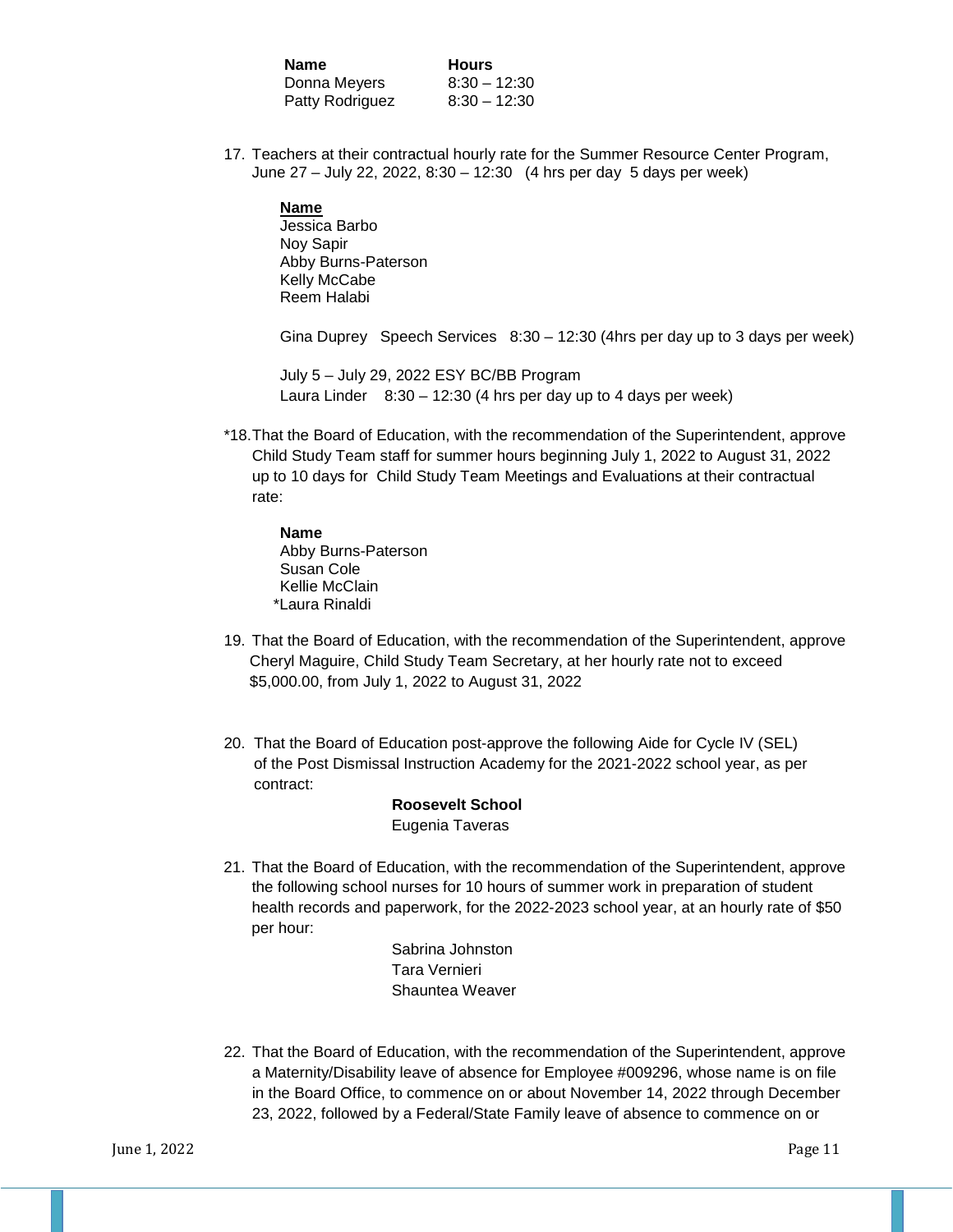about January 3, 2023, through March 24, 2023 and to continue with a Child Care leave of absence through June 30, 2023.

\*23. That the Board of Education, accepts with regret, the resignation of Katie O'Brien, Resource Room Teacher, effective June 30, 2022.

**Motion by: \_\_\_\_\_\_\_\_\_\_\_\_\_\_\_\_\_\_\_\_ Seconded by: \_\_\_\_\_\_\_\_\_\_\_\_\_\_\_\_\_\_\_\_**

## **F. RIVER EDGE SPECIAL EDUCATION**

1. That the Board of Education approve the contract with Bergen County Special Services School for 192/193 services to non-public schools for the 2022-2023 school year.

**Motion by: \_\_\_\_\_\_\_\_\_\_\_\_\_\_\_\_\_\_\_\_ Seconded by: \_\_\_\_\_\_\_\_\_\_\_\_\_\_\_\_\_\_\_\_**

### **G. REGION V ADMINISTRATION & TRANSPORTATION**

1. That the Board of Education approve the following Renewal Contracts for the 2022-2023 school year.

| Route # | Transporter                    | Per Diem |
|---------|--------------------------------|----------|
| 1132    | We Care Transportation         | \$232.92 |
| 1133    | We Care Transportation         | \$264.53 |
| 2900    | Town & Country                 | \$302.60 |
| 2901    | All Points Transportation      | \$225.91 |
| 2904    | All Points Transportation      | \$147.15 |
| 2928    | N&Y Transportation             | \$304.67 |
| 2936    | <b>RC Prime Transportation</b> | \$206.22 |
| 2939    | All Points Transportation      | \$259.08 |
| 2940    | All Points Transportation      | \$174.10 |
| 2943    | All Points Transportation      | \$212.44 |
| 2944    | All Points Transportation      | \$300.53 |
| 2957    | <b>First Care Medical</b>      | \$299.49 |
| 2961    | Joshua Tours                   | \$459.09 |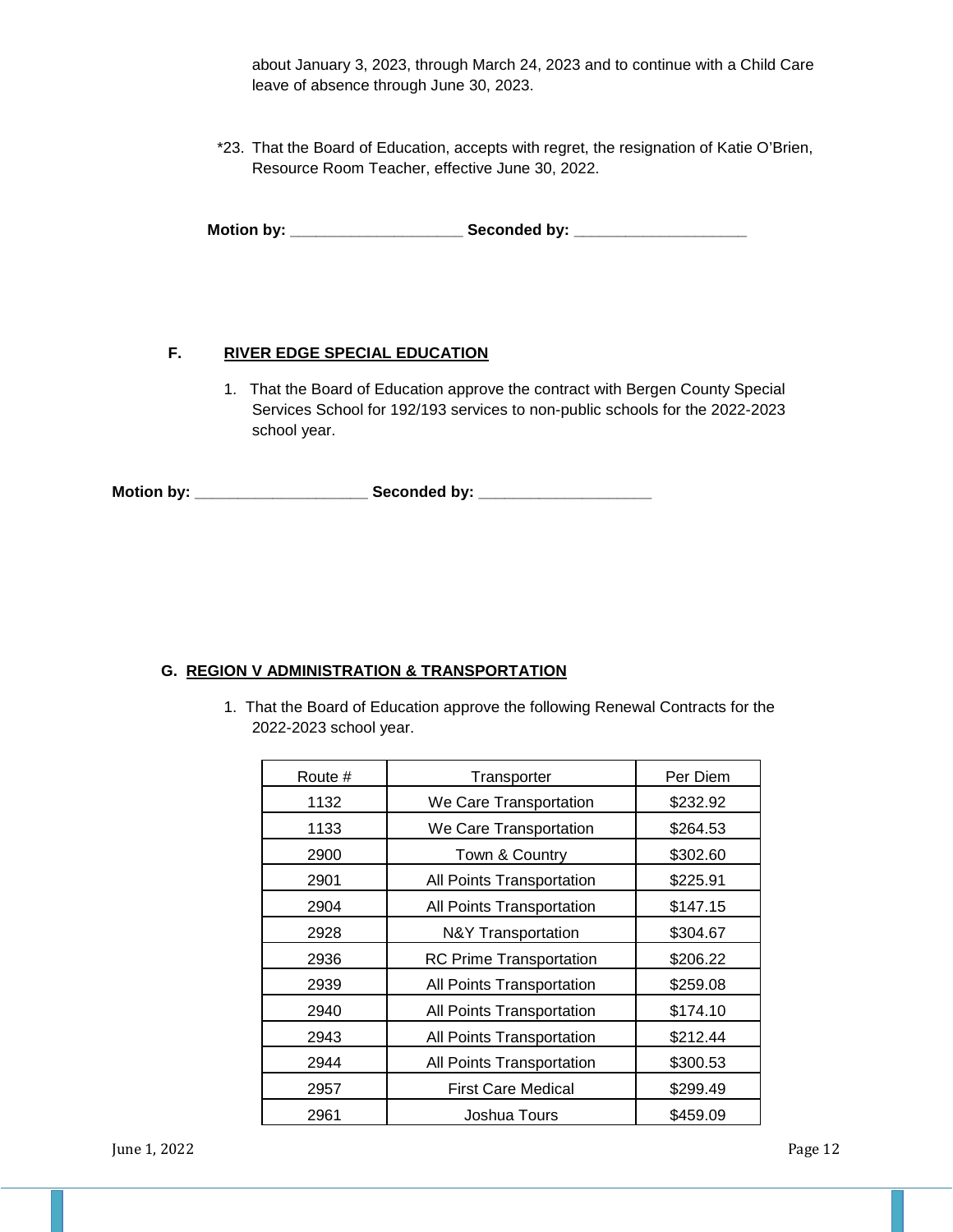| 2971 | American Star Transportation   | \$326.11 |
|------|--------------------------------|----------|
| 2973 | <b>RC Prime Transportation</b> | \$240.30 |
| 2979 | <b>RC Prime Transportation</b> | \$249.67 |
| 2984 | Shaddai Transportation         | \$229.29 |
| 2991 | <b>RC Prime Transportation</b> | \$324.07 |
| 2992 | Shaddai Transportation         | \$168.15 |
| 3004 | All Points Transportation      | \$321.01 |
| 3005 | All Points Transportation      | \$417.83 |
| 3008 | American Star Transportation   | \$667.51 |
| 3011 | <b>J&amp;W Financial</b>       | \$504.45 |
| 3013 | <b>J&amp;W Financial</b>       | \$453.49 |
| 3016 | We Care                        | \$433.11 |

- 2. That the Board of Education approves the 2021-2022 Jointure Transportation Agreement between the West New York School District (Host) and Region V/River Edge Public Schools (Joiner).
- 3. That the Board of Education approves the 2022-2023 Jointure Transportation Agreement between the West New York School District (Host) and Region V/River Edge Public Schools (Joiner).
- 4. That the Board of Education approves the 2022-2023 Jointure Transportation Agreement between Ridgefield Park Public School District (Host) and Region V/River Edge Public Schools (Joiner).
- 5. That the Board of Education approves the 2022-2023 Jointure Transportation Agreement between Leonia Public Schools (Host) and Region V/River Edge Public Schools (Joiner).
- 6. That the Board of Education approves the 2022-2023 Jointure Transportation Agreement between the Education Service Commission of Morris County (Host) and Region V/River Edge Public Schools (Joiner).
- 7. That the Board of Education approves the 2022-2023 Jointure Transportation Agreement between Franklin Township Public School (Host) and Region V/River Edge Public Schools (Joiner).
- 8. That the Board of Education approves the 2022-2023 Jointure Transportation Agreement between Region V/River Edge Public Schools (Host) and Bayonne Board of Education(Joiner).
- 9. That the Board of Education approves the 2022-2023 Jointure Transportation Agreement between Region V/River Edge Public Schools (Host) and Collingswood Public School District (Joiner).
- 10. That the Board of Education approves the 2022-2023 Jointure Transportation Agreement between Region V/River Edge Public Schools (Host) and Leonia Public School District (Joiner).
- 11. WHEREAS, the River Edge Board of Education (the "Board") is the lead education agency ("LEA") for the Bergen County Region V Council for Special Education ("Region V"); and